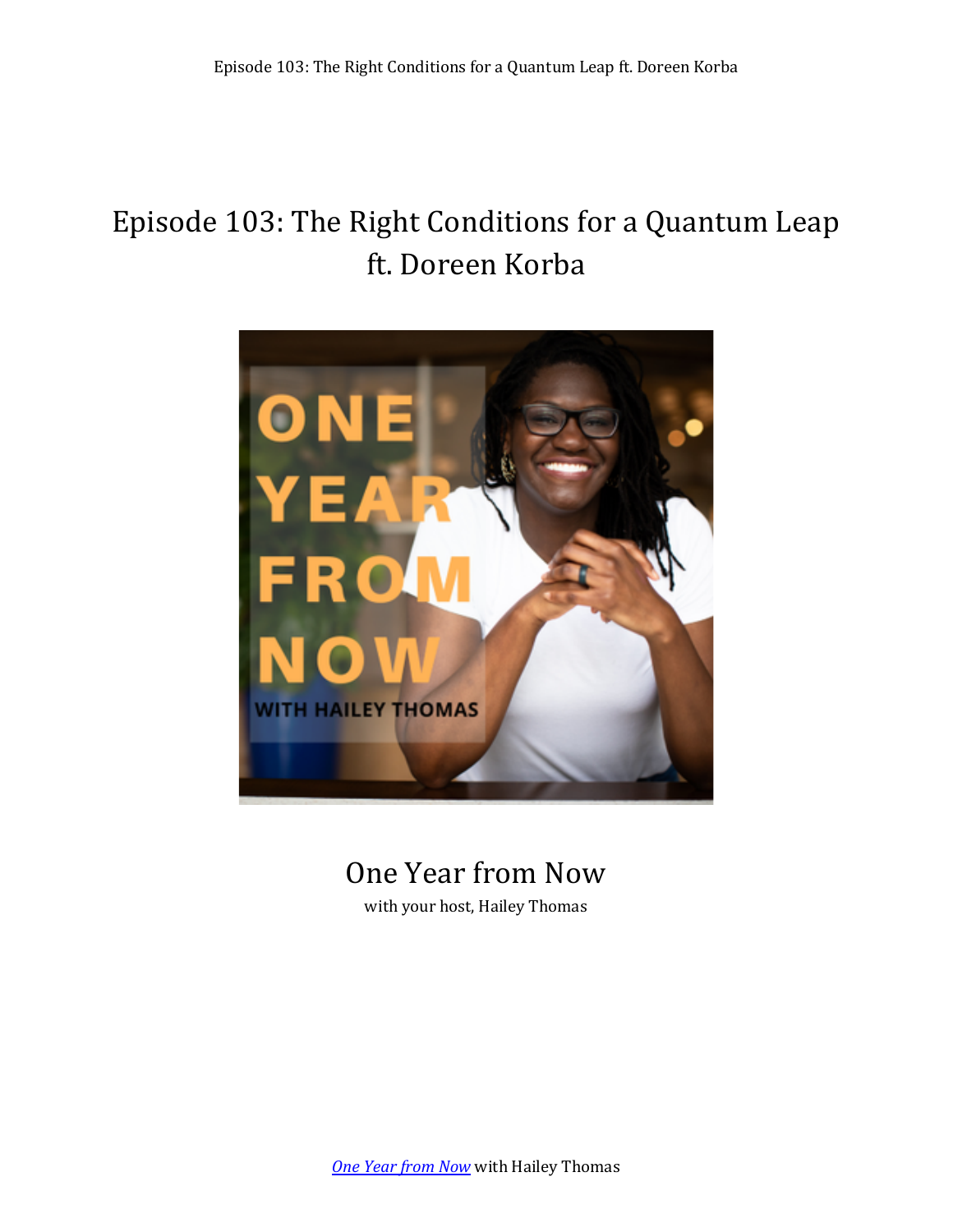There's no right way for growing an online business. And honestly, me and my guests are more than fine with that. I'm Hailey Thomas, and this is the podcast that lets you be a fly on the wall for candid conversations and mini lessons through a variety of online entrepreneurs who are growing their businesses based on their own visions. We are on a mission to normalize and laugh about the behindthe-scenes truth of achieving a new level of success in your business. This is One Year from Now.

#### **Hailey** 00:49

Hello, hello, hello. Welcome to this episode of the podcast. I am completely thrilled to be talking with Doreen Korba. She is an incredible coach, a peer, and a dear friend of mine, and we're just going to get into it because I'm so excited. Doreen, thank you for coming on the show.

#### **Doreen** 01:06

I love you so much. I'm so happy to be here. I think you're beyond brilliant, and I'm just so excited for this conversation with your listeners and with mine, because they'll be listening as well.

# **Hailey** 01:17

Yeah, so good. Okay, so the reason I wanted to have Doreen on, as you all know, we've been talking on the podcast about scaling and about growth. And all of, I think, the fun, sexy, challenging parts of business, and I wanted to add to that conversation, the— I won't say like the shadow side, that might be a very dramatic way to say this— but like, there's so much of our growth that happens when you are pushing and scaling and growing your business, you as an individual are also growing and stretching and expanding, and there's so much stuff that comes with it. And so, I wanted to talk with Doreen and I wanted to introduce you all to her and then talk with her about: What do we do with all of the growth that's happening? What do we do when while we're growing our businesses, things in our lives might be changing or being burned down intentionally or unintentionally? How do we still work? And work is a small way to say it, but like how do we still continue to expand and live into our values as entrepreneurs and like, do the work while all of this is changing for us? So, Doreen, can you give a quick introduction to yourself, introduction to the work that you do? And then we'll get into it.

# **Doreen** 02:37

Yeah, so, I'm Doreen Korba. I am a wife and a mom of three earthly children and one little angel in heaven. And I share a lot about my story from being a VP of Marketing, running global marketing teams in healthcare, and transitioning after the loss of my daughter into my calling, which is to help women, one-on-one, make lots and lots of money by doing this deeper inner work that Hailey is talking about. Which is, you know, it's interesting, you say shadow-side, because that is absolutely a way that people could recognize it, but my specialty is really helping women quantum leap in their businesses due to the inner work that may feel scary and like, we don't want to look under the covers and see what's there, we don't want to slow down because there's things that may have been neglected, one of which is ourselves. And so, this is just my life's work. I have a Master's in Counseling Psychology, I'm just finishing up a year-long trauma program where I learned all about how the nervous system is patterned and why that matters in our businesses, and it is just my ultimate joy to work with women who are pioneers, who are really forging their own path. So, I'm thrilled to be here to share anything and everything you'd like for me to share.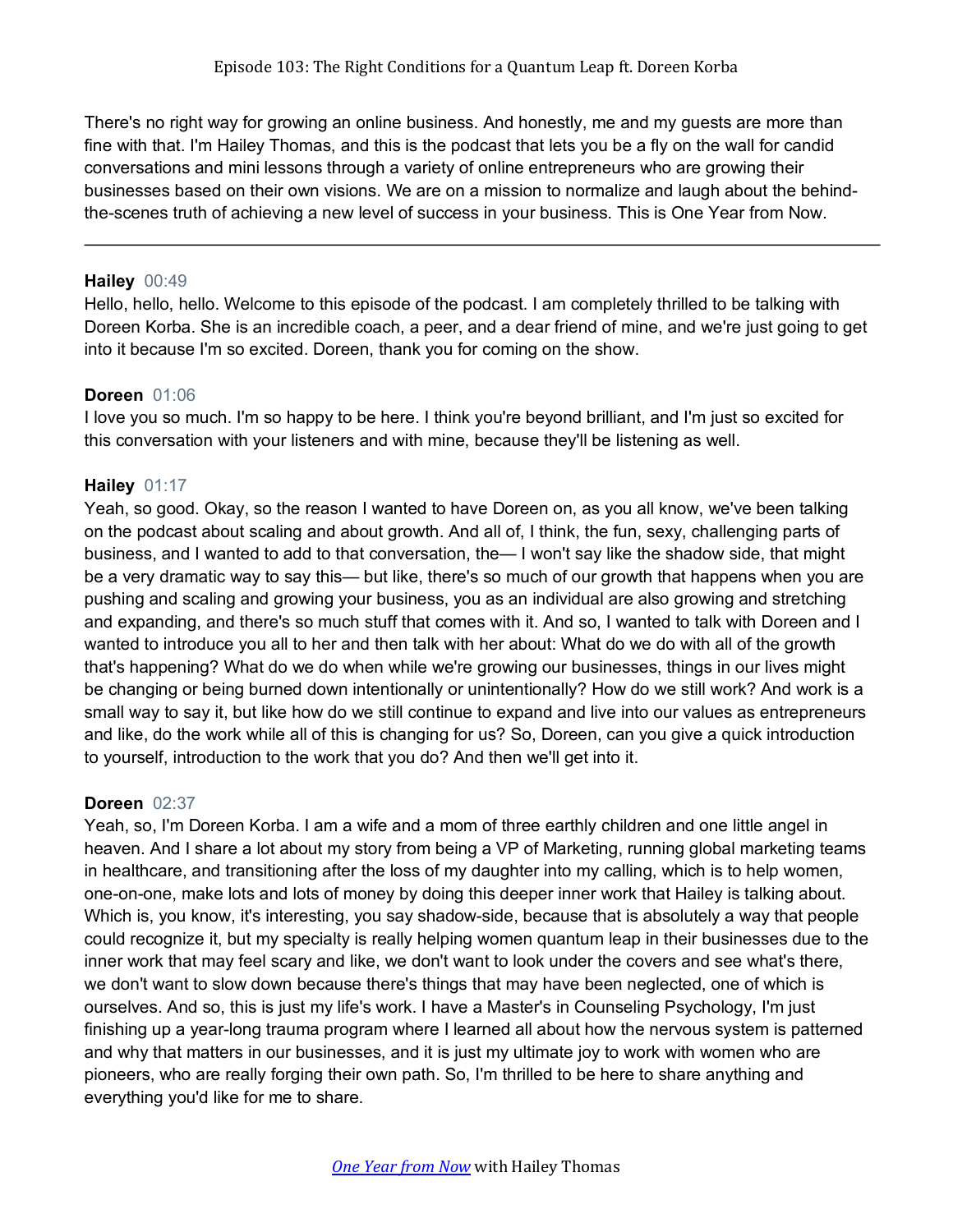# **Hailey** 04:00

So good. Okay, so let's start with the moment where a person might recognize, "I need to slow down," or, "I need to set down the hustle." That is, in my own life and personal experience, like a really terrifying experience. I think there is a terror that comes with that. I think maybe a couple years ago, I'd be like, "Surely other people don't feel like this, and it's just me," but every entrepreneur that I've interacted when they know like, "Oh, I need to slow down. My life is asking, my body, my nervous system, my mind is asking me to like, slow down a little bit and take care of some things." And it's like this moment of terror. How do you talk about that moment? How do you see people meet that, I guess, fork in the road where they can either say, "Hey, there's some things I need to address," and go that way and then there's opportunity to be like, "Nah, forget it. It's fine. We'll just keep going."

# **Doreen** 04:57

Yeah. You phrased this question so beautifully, because you asked for the moment that we first know. And by the time we start doing the work, we have known for a long time. So, it is a quiet whisper in the beginning, and it will sound something like, "This isn't sustainable." You will feel in your business like you just don't have any more hours, or you don't have any more energy. For me, in my own personal journey, it was the energy. I was expending so much energy that I did not have the energy at the end of the day for the people that I love the most, and that was just not okay with me. That is the opposite of the reason I went into business. Right. So, I didn't want to recreate what I left. Like, why would I have left Corporate America if I wanted to recreate that, right? Yeah, so the initial knowing is always an inner whisper. We all have them. We all have inner whispers I had this same experience when I gave up drinking 18 months ago, it was just, there was no problem. It was an inner whisper. It was like: What could life be like if I was never hungover? And I wasn't drinking a lot and I wasn't drinking often. A glass of wine or two at a time, but it was the, "I have a very big mission here and what would it be like for this to just to have settled," right? So, hustle is the same way. Hustle will show up, it's sneaky, and it's got such a great buffer because we are taught, "work hard play hard." I mean, like that's song, it's like it's singing in the back of my mind, right? And so we're taught like, "Oh, no, hustle is good. Like, this is how we build something big," you know? And that's just like, the bro energy and this energy that we're in, it's like, "God, no, we can build something big and be rested and be cared for and take care of ourselves and take care of our people." In that, there is a way.

# **Hailey** 06:53

Yeah, I love the distinction you made, because I think that is true. Nothing can be wrong, but there's like, a whisper there. It's just like, a little like, "Hey, hey there." It's like a little moment, and that's it. It's really a choice to listen and act on it or not.

# **Doreen** 07:14

I will say if you don't act on it, this is what happens and thank you for reminding me of that. When we don't listen, it just gets louder, and eventually your body, something will happen. Like, it doesn't have to be a major cancer diagnosis or something, but something will happen where you cannot physically do it, and that at that point is when businesses take a hit. Or, if you just would listen to the whisper and do the work, then your business doesn't take a hit.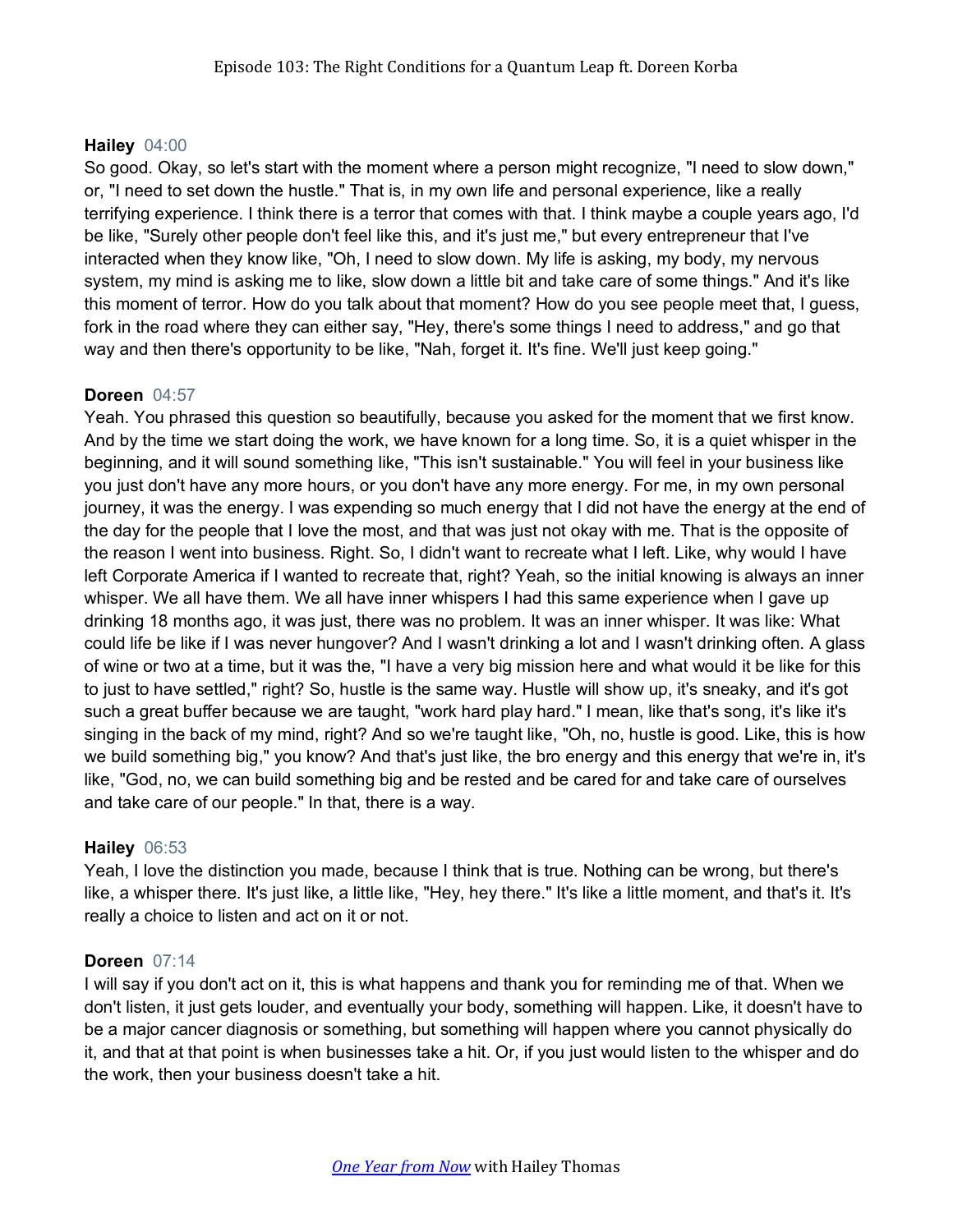### **Hailey** 07:39

Yep, so good. So, so good. That's the point. That's exactly what I was going, where you could choose not to listen to it. Like, that's a choice you can make. However, notice what you're going to give up instead later, right? So, let's say someone is like, "Okay, I hear Hailey and Doreen and all their wisdom talking about this, and I need to look at this." Like, where does one even start with this work? Like, how do we know what we need? I think I know now because of the circles I run in, because I know you, but I didn't know where to start four years ago.

#### **Doreen** 08:14

Yeah. I think that whisper will tell us where to start, and it may not make sense. And so, for me, it was like, "Give up drinking? I don't even have a problem." And that wasn't the first whisper, but I'm just using that. I don't know why they came up today, but it must be because someone on this podcast needs to hear it, right? I don't usually talk about that. But it is a whisper that may not make sense to other people, but it is your path. So, you just take the next best step, right? And so, for some, it may be that maybe your child has something going on with them, and they need more help. Like, they need more of your attention, whatever it is, and that whisperer says, "Oh, I want to be the one to be there for that." And you lean into that. It is different for everyone. It also depends on what is underneath. If there is childhood trauma, if there is something going on in marriage or relationship or yourself. It depends on what is going on. Anyone listening to this podcast that follows you is incredibly smart. The idea that you don't know, is just nonexistent. Yeah, we do know, but we may not know the person yet. We may not have found the resource, right? And so, I learned a lot about this in my grief journey. I knew no one who had lost a child. Zero. And so, as I kind of clawed my way, like, through that, it was just like, "Okay, well, here's what I do know. I know therapy works." And then it was like, "Okay, I did that. Well, what else is there," right? And so, it's just one next best thing, it's just one step at a time, just like anything else.

# **Hailey** 09:48

Yeah. Yeah. Let's talk about— and you're completely right, like, I think it's a matter of, for my clients, for myself, for the people outside of the show, it's a matter of believing that you heard what you heard. Like, it's a matter of, yeah, believing that like, "Oh, dammit, yep, I heard that little inkling. I don't love it, but I am gonna respect myself enough to like, listen." And then respecting whatever the whisper is whispering, even if it feels like it doesn't make sense. It feels pertinent to say that. We'll see, but it's the thing. For me personally, that's shown up and like, the thought, or the voice just being like, "You need more space." And I'm thinking, "Why? My schedule is very flexible. My child already goes to school. Why? What do we need space for?" But it was just, "You need more space, you need more space, you need more space." And I had a moment last fall where I was not listening, because I'm like, "From what?" I just was choosing not to listen, and then had a real major burnout for like, a month, and was just like, on my ass for like, a month. Yes, needing the space to then continue to deal with my grief from my mother passing a couple years ago, and like, other things going on in our family, and in my faith community, and all these things. And it's just like— You don't have to listen. Probably good idea if you do, but you don't have to. So, let's talk about how stopping enough to listen, making room for getting yourself supported in whatever ways that might be in depending on you, and what the kind of whisper is telling you: How does that lead to quantum leaping? How does that lead to not just a, "Okay, I'm back to where I was" level, but like, a real breakthrough in all the areas of life? A real thriving?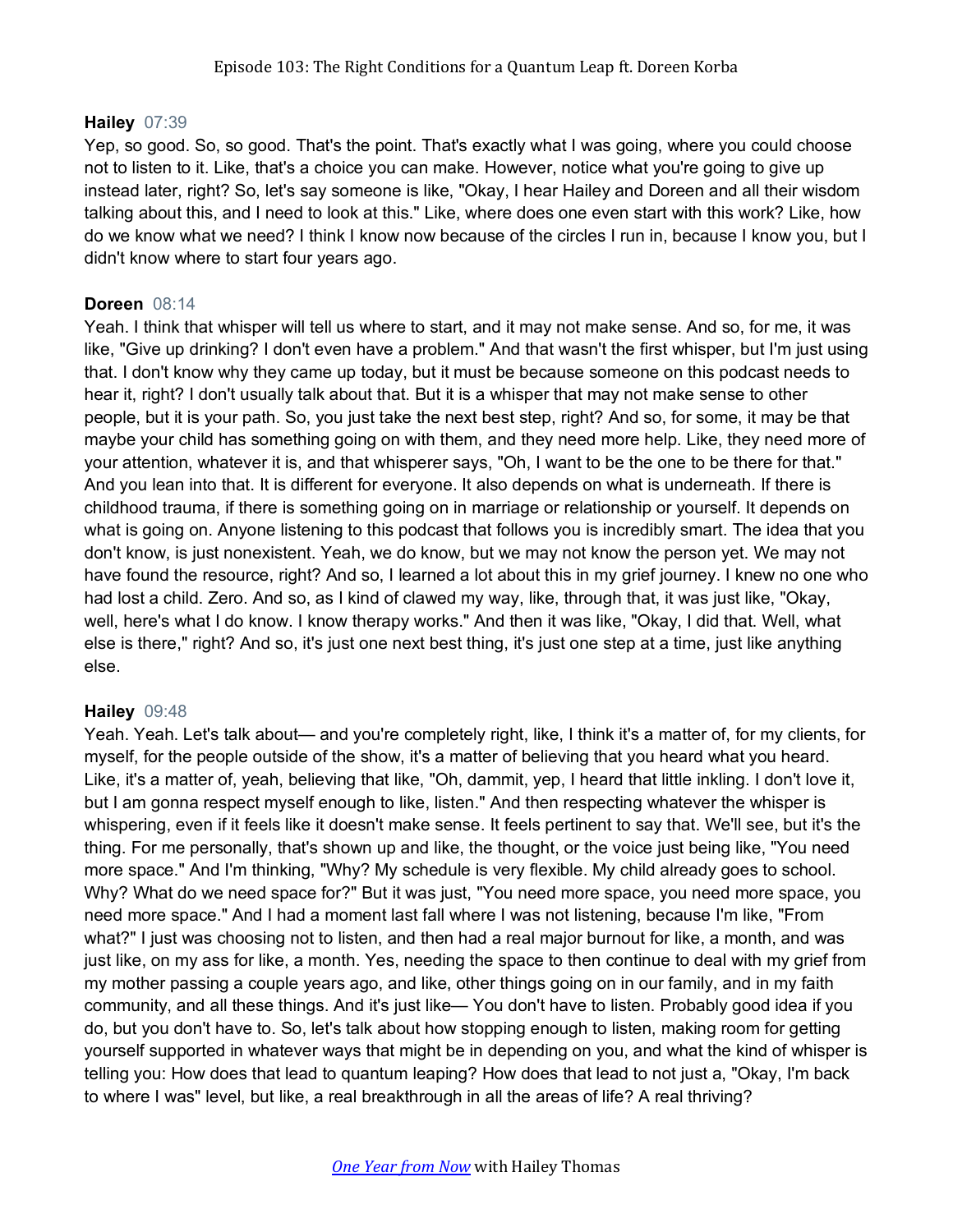# **Doreen** 11:37

So, when you said—and I hope this is okay— but when you said, "My whisper told me I need space," and you're looking at your calendar, you're looking outside of you, and you see that there's plenty of space. But your whisper is telling you, "You need space," what you need is space inside. And space inside is very different than space outside. And so, the work I do is to help you get the space inside. So, no matter what the hell your calendar looks like, you are feeling spacious spaciousness— as one of our coach friends likes to say. So, when we do that inner work, where we are very gently— I mean, I am not a Tony Robbins coach, okay? I am a trained therapist, who is an expert on the nervous system and neuroscience and all of the things and just like, lives to hold space for women. Like, it is just an opportunity to peek under the hood and take it slow. And we slow down to speed up, and what I mean by that is, when we slow down and we see what's going on and we work through it, and we resolve it in our bodies and our minds, then you have space in your heart, in your soul. You're not weighed down. So, when we push things away, it's like a gas leak. What I hear most often is my clients would be like, "I'm just so exhausted." Yeah, and it's not the kind of exhausted that like, 10 hours of sleep can fix. It's a soul exhaustion. And so, what we do is we free up that inner space. by literally working through and resolving things. I don't know, some things we can check off the list. But some things are going to be around, like the loss of your mother, the loss of my daughter, and those things will be ever evolving, but the work that I do is to give you the space, no matter what the outside world looks like, because when you can have inner peace, literally your business is unstoppable. And what I see time and time again is the quantum leap happens. We have to do the work of giving you the space inside and then boom, the quantum leap is beyond your wildest imagination. And you can look back and be like, "I did that." Like, "I did that by slowing down to speed up." And it's so powerful.

# **Hailey** 13:43

I love the concept of quantum leaping. There's a book that our shared mentor had brought up recently called You Squared. And I just keep a little hand— Doreen and I are on video so we can see each other, but it's super short. It's like, 36 pages. But it's just like, verbalizing these little thoughts about how quantum leaping works, and it's in line with what I know both you and I talk about. Being more successful is not about doing more things. It's like, it's hard for me to verbalize it. I think about Willy Wonka and at the end of the movie, they're going up in an elevator, but his elevator goes side to side and diagonal, and it's like, when you are not just like, crawling and pushing to just go forward and forward and forward and harder and harder. It's like, suddenly you have this really amazing creative capacity to solve problems sideways and diagonally. All these creative options open up, and the effort is not in pushing and forcing, it's in curiosity and creativity and what can be. And like, you solve things faster and are more creative with what you decide to do next. It's just like everything is more fruitful when you're not pushing so hard with such a limited amount of energy, because you've got one hand like pushing forward your business and the other hand is like, trying to push your trauma down and back to the sides. You're only pushing with one arm in the first place, right? So, that was a very kind of roundabout way to say that, but it's just the way that I think about quantum leaping is like, when you aren't using one arm to hold your trauma down and then trying to shove your business directly forward, suddenly you have so much more capacity to create.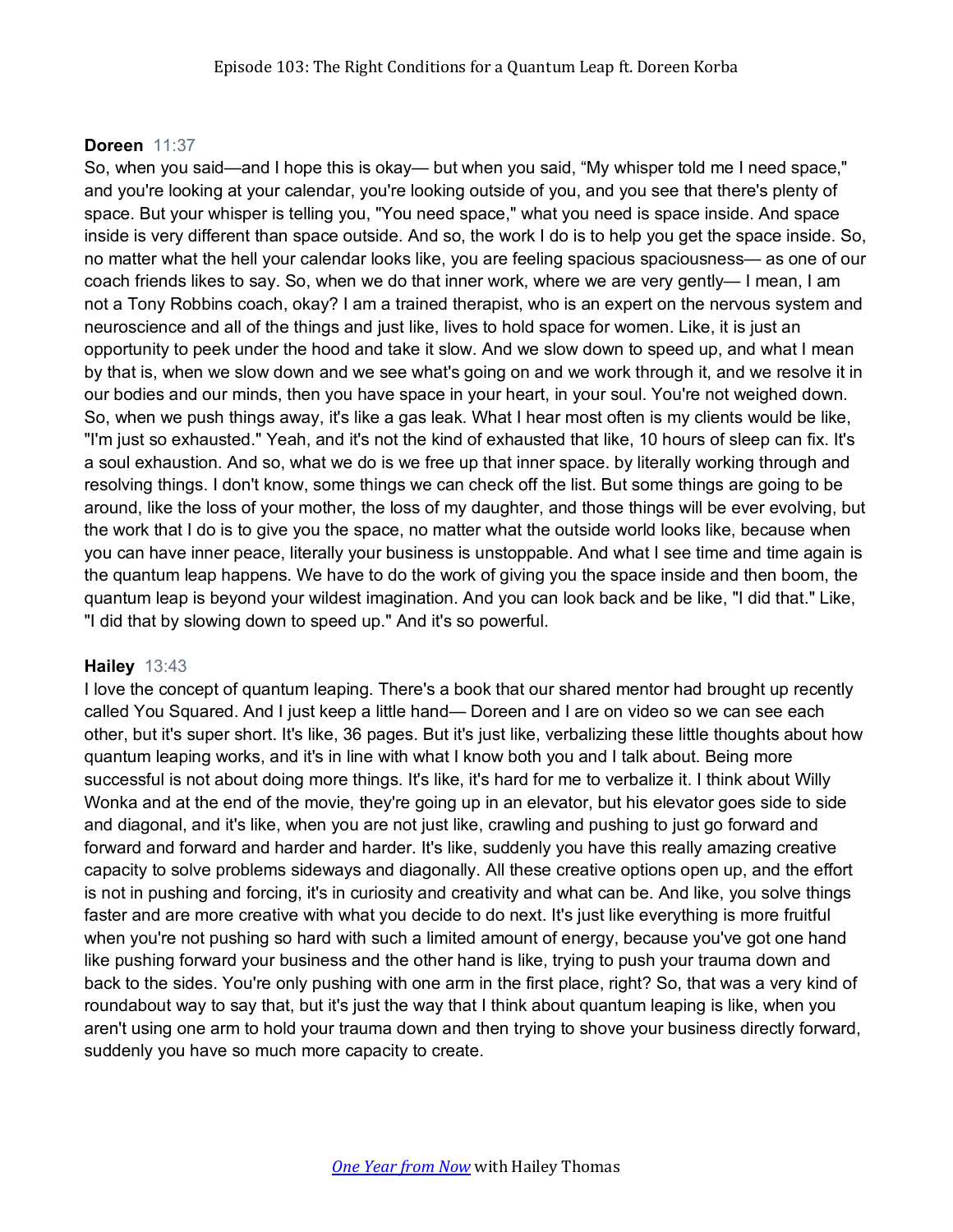# **Doreen** 15:20

Yes, and this is actually on a cellular level. So, our cells, the ATP, the energy in our cells, when we have experienced trauma— and if you're raised as a woman in the United States of America you've got it, right? And what happens at a cellular level is you have less energy. And so, we need to rebuild, on a cellular level, your capacity. I hate to use Tony Robbins again, but I mean, here we are. If you've ever seen him on stage, you can go for like, 11 to 13 hours, right? And it's that capacity to hold that kind of space, to hold that kind of energy is what we work on, but first, we need to heal before we can grow.

# **Hailey** 15:58

Yeah. It's like asking a car with very little air in the tires, that hasn't had an oil change for years to like, "Okay, now drive cross country." What? Right? No, that doesn't work. It might do it, but it's gonna be a long drive, and it may not make it, it may not make it. So, let's talk about like, while someone is doing this inner work, I think one of the things people get concerned on is, "If I don't have both eyes on my business and I'm not zeroed in and pushing really hard, then the whole thing is going to collapse. It's all going to fall apart." Talk to me about what you say when your clients bring you that.

# **Doreen** 16:33

Oh my god, normal human brain. Welcome to being human, right? Like, we all think we need to be in total control, which is how we've been successful, to a point. And so, yeah, that's like, totally normal. I think that at times, right? Like, it doesn't go away. But the reality is, when you are doing this work, you are not working in your business. It's actually the best thing you can do for your business. Like, it is the fuel for the business. The business doesn't collapse, it actually grows. I've never ever had a client do this work with me and make less money ever. I actually never recognized that until right now. Things will not crumble, and the idea that things will crumble is just letting you know you still have scarcity around your ability to create results. I did come up with an analogy for my clients. The ball of light inside of you, that's your soul, your intuition, all the things. And then, when you birth your business just like you birth a baby, you birth another ball of light and it is always running. It is always working for you. Every marketing post, every sales offer, everything. It's like you're stoking that fire, but it's outside of you. So, those of you who are thinking like, "Oh, it has to be me." It's like, no, you're like meshing with your business, like just like you would mesh with a child. And we need to let it live and breathe. I'm a visual person, so I like to have visuals to explain things, but I often think of this ball of light as when I am in the darkness, it is still very light. Yes, it is burning bright still.

# **Hailey** 18:08

Yeah, it's like a trust in what you have built. Like, that it is a living organism interacting with the world on its own separate from you. It is like a child in that way of like, early on, we're very protective of it and whatever, but like, my kid is in first grade now and he's mostly interacting out in the world without me for several hours a day. Like, most of the day, he's not with me, just interacting out there with the world with whatever lessons that I have taught him and he's just living his life, right? And so, your business is the same way and that's part of what makes it hard to listen to the whisper is when those notes of scarcity and, "But if I'm not, then it's not," but like, no, no, you built it to the point where it is. It's kind of like those moms that are like, their kid is older, but they're treating them like they're two and it's weird. Don't be weird. Just don't be weird, don't be weird.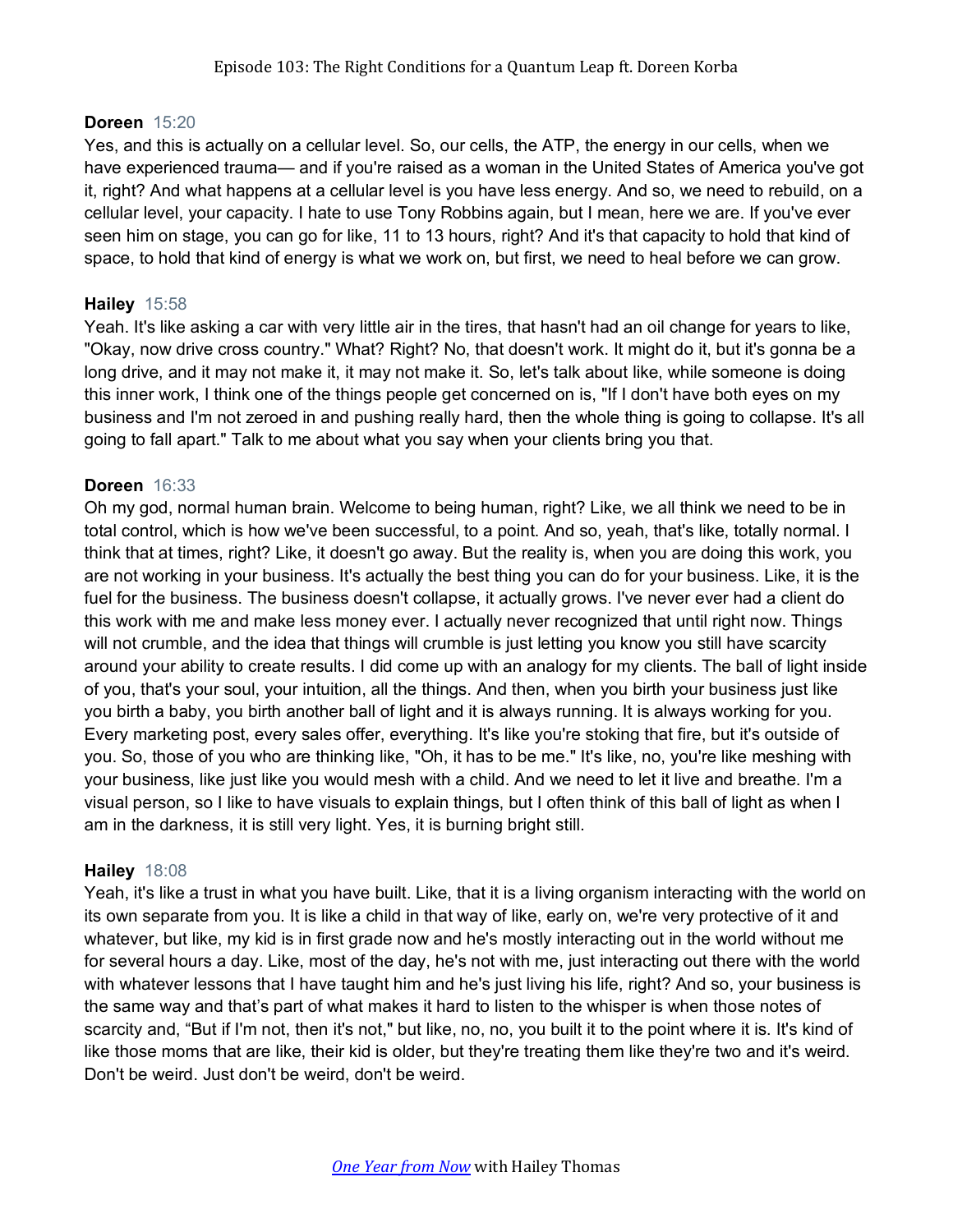## **Doreen** 19:00

Don't be the weird mom. Don't be the helicopter mom.

#### **Hailey** 19:02

Yes, don't be a helicopter mom. And I think when you kind of take your proverbial hands off— and you're still working your business— but when you take that anxiety of it off, the business actually flourishes. It's just like when those kids' mom back off a little bit, like totally flourishes and you're still like working on it.

# **Doreen** 19:19

And as you send your kid off to first grade, you cry for two weeks, you know? You're like, "Oh my god, I hope he's okay. What if he's upset? What if he's sensitive? What if someone hurts him?" Like, of course, it's a built into the process of growing your business.

#### **Hailey** 19:31

The elementary school is up the block. I can't tell you how many times I lapped that block those first couple of weeks. Nothing for me to see, just walking. Just want to make sure he's still in there. I know he's in there, but I walked there still multiple times. So, we talked about like, they're going through kind of doing the inner work, kind of the release of the opting in to doing this inner work. And all the while, the business is transforming, they are transforming. Let's talk a little bit about like, quantum leaps that you've seen. You and I have both experienced and seen them in ourselves and in our clients and like, how that piece of the puzzle works. Personally, I think it starts when you commit to like going in.

#### **Doreen** 20:13

Yeah. And the commitment can just be like, "Okay, I'm willing to look at this," right? Yep. Like, that's the first sign of commitment. That happens before you even hire someone to help. And I always recommend hiring someone to help. I mean, that's what I do in all my growth edges in business and personal, it's like, yeah, we just hire help.

# **Hailey** 20:31

It's the same reason I don't change the oil on my car, or like, what? No. I go bring it into a professional. I could do it myself, it would take a lot longer, it'd be a lot less efficient and be super messy. So, why wouldn't I just take it in?

#### **Doreen** 20:43

Totally. And I'd probably screw it up. 100%. Yes. Yeah, like, absolutely. And so it before you even have to go putting like your money where your heart is, right? Like, I always say, "Put your money where your belief is." And so, if you believe in yourself, you're willing to invest in yourself. The first step is just, "Okay, I see that that's there." And then we just be with that together. You know, it doesn't have to be some like big grand.

# **Hailey** 21:12

Yeah, like dramatic moment. Yeah.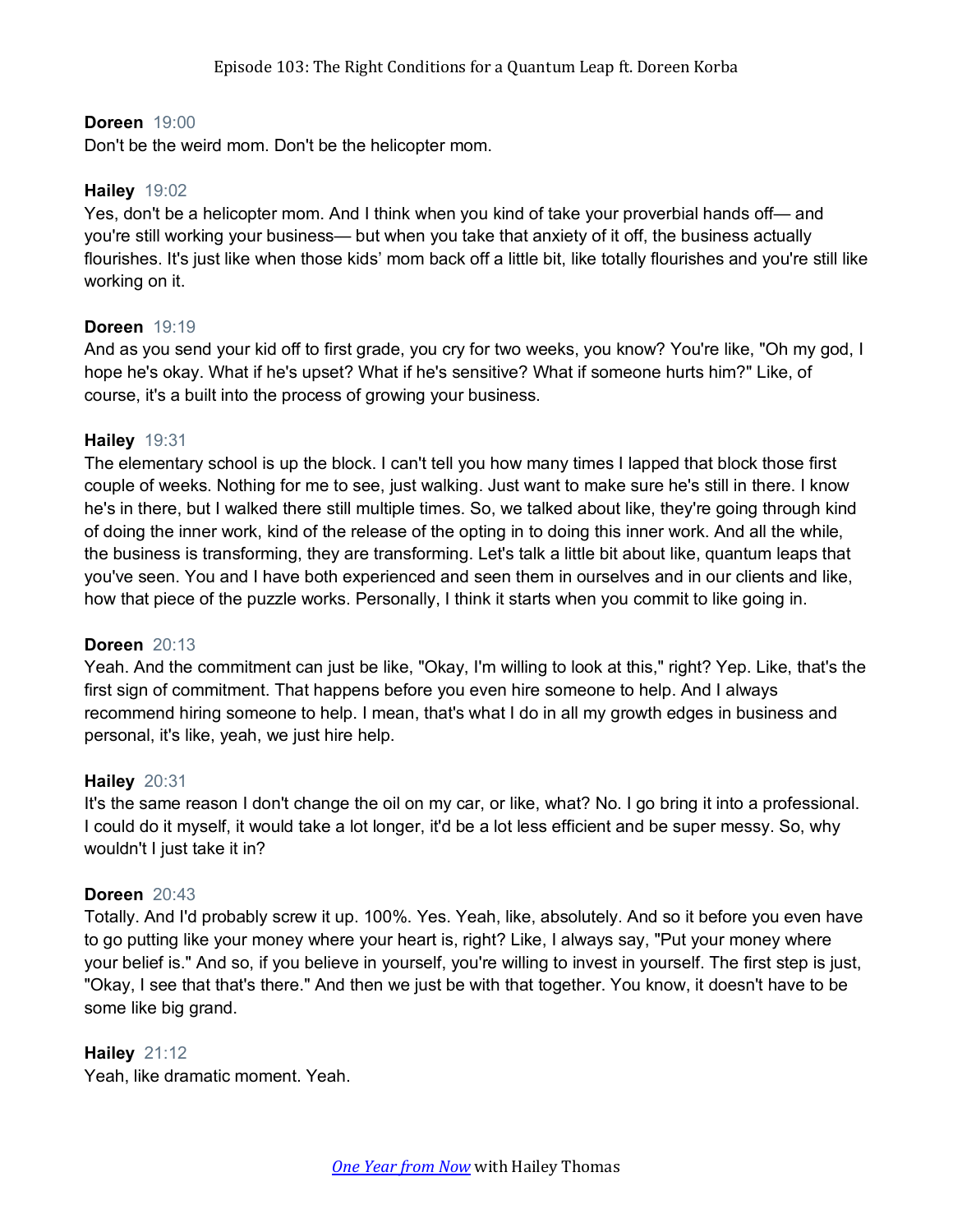### **Doreen** 21:15

Yeah. So, now I forget what your question was.

#### **Hailey** 21:17

No, that's okay. It was kind of an open-ended question. Results is the category and this fits under it. Yeah. What are some of your favorite? What are some of the most like, memorable? Just from clients, like we're talking about, just committing to looking under the hood.

### **Doreen** 21:32

I was doing life and business coaching together, up until this point, and Hailey has been behind the scenes with me now for maybe a year. We're in the mastermind together, where I just recently dropped the business side. Having good business strategy is excellent. You must have it, go to Hailey for that. Because that is just not what lights me up the most, and what I learned is, there's this piece in quantum leaping— yes, it's an under market, but that's not why I'm doing it— there's this piece in quantum leaping, which is this life coaching, this holding piece, that I love so much. And so, using myself as an example, I'm just coming out of life and business coaching, since the beginning of my coaching business, having massive success. And then feeling out of alignment, and that's that whisper, there's a whisper. I mean, I had gone from filling my one-on-one practice, to launching a mastermind successfully, an \$100k launch, everyone was having great results. And I went to sell it for the second time and the whisper was like, "Are they gonna sign up? Are they gonna sign up? But are they gonna sign up?" And the reason was is because, deep down, I just didn't want them to, but I didn't see it as that, right? Because there was something out of alignment, and what I learned by doing my own mastermind is like, the piece I love the most is the quantum leap magic, which is, "Come to me with your business strategy, and we're going to look under the hood, and we're going to slow down to speed up, and then you're going to make more money than you would have ever imagined, and we're literally changing a paradigm." So, for myself, I am just coming into a quantum leap. I just signed a \$50,000 client yesterday and I signed one— was it last month or six months ago? I mean, six weeks ago!

# **Hailey** 23:09

Yeah, like not six months ago. Yeah.

#### **Doreen** 23:12

Yeah. So, I'm just refilling my practice. And it's like, I had to go through though a good five months of being out of alignment, trying to figure out why, showing up for coaching, getting peer coached, crying, all the things, until I figured it out. And all the inner work, doing all the tools, going to my trauma coach, all the things. And then, now, it's like I've been set free. Yeah, and it's all uphill from here. And I've seen this in myself before when I've been out of alignment. So, I see it in myself and then I also see it in my clients, which is, first we got to slow down and slowing down is its own thing. We got to slow this beast down, because we're so driven, so talented, so many ideas, and slowing down and then using the mindset, using the nervous system tool. So, I teach the tools, we do them together, we talk through everything. And then, we create a feeling of safety in our body, no matter what's happening outside. We create that self-trust no matter what's happening outside. And then, what comes from that is when there is more space, and we have slowed down, all the actual business ideas— and they may not be any different than what that person is currently doing or they may be— and then we see the quantum leap.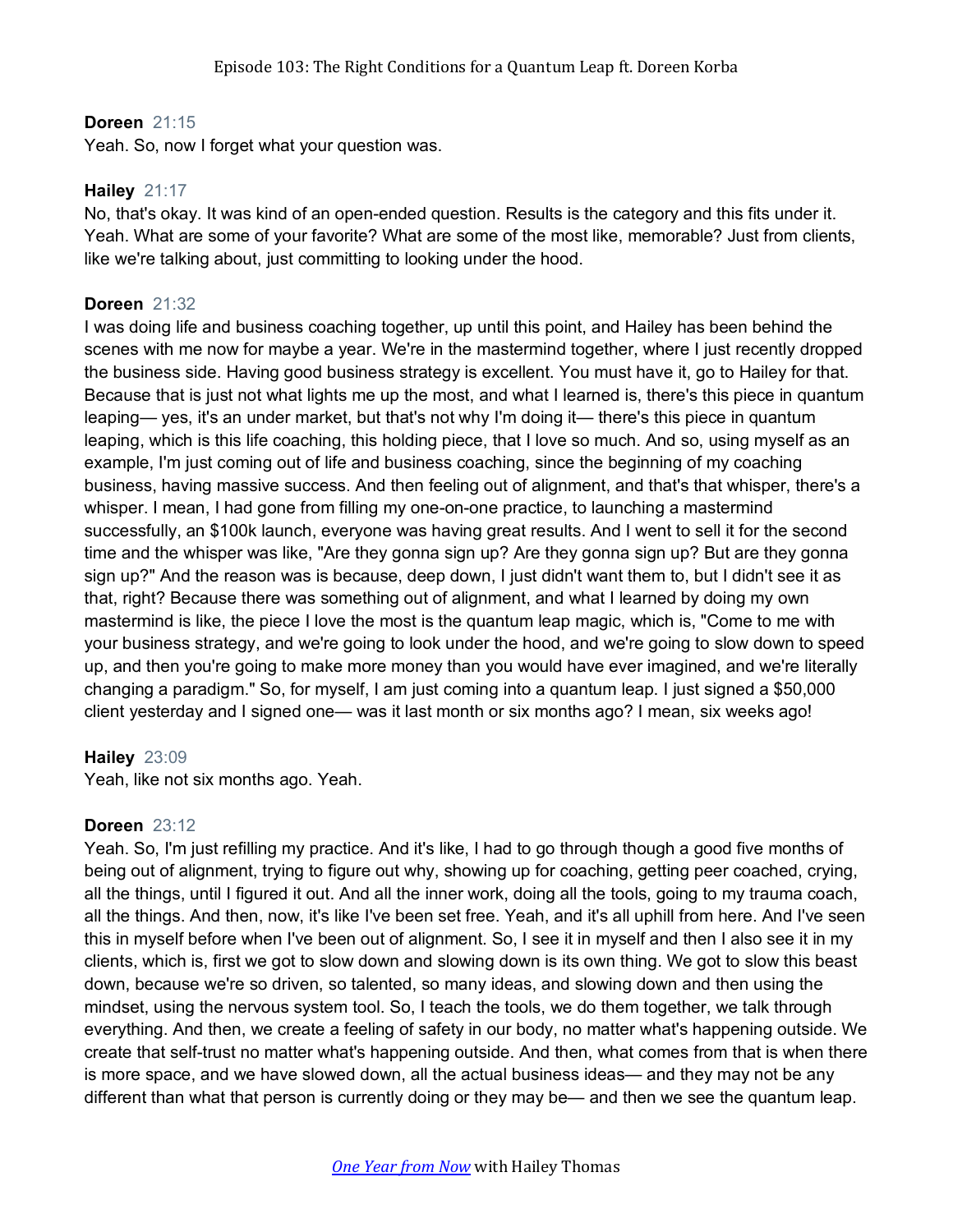So, one of my clients, maybe we're at like month seven or eight. In the first six months, we were slowing down. She was still making money. She did not make less money. She was still making maybe \$30k a month for four or five months, and now she's at 60k. And it's like, there's zero question. She took the first two weeks of the month off, zero question she'll make 60k this month, she has zero doubt, right? Yeah. So, it really is knowing that— it's not so much creating money on demand because I think that that can be a slippery slope— but it is knowing that because of the work, the quantum leap is here. And you'll know when it's here, because your energy will shift and you'll feel like you're separate.

# **Hailey** 25:05

Yes, yes, yes, yes. I love that so much. And that is exactly what it feels like. It's like moving through mud. And then, suddenly someone like— surprise it's you— plucks you out. And then, you're walking regularly and you're like, "Oh, okay." That's it exactly, exactly. It's just such a distinct difference. I love that you shared kind of your story of just like, the beautiful thing about entrepreneurship, the way I talked about it with my clients, and with the people that listen to this podcast is: my goal is to help you do this forever. Most of my people are like, highly unemployable in the best possible way. I would not survive in the workplace again. But if I want to be doing this for the rest of my life, what do I need to have done? What skills do I need to understand? And what knowing do I have to have about myself? And in the being able to make more money, the inner settledness and contentment, that it doesn't matter what's happening. It doesn't matter if I change the model, it doesn't matter if I start a new business, it doesn't matter. I'm just solid. I'm good. Like, that's such an important piece to being able to do this forever, to being able to be over in this world of entrepreneurship that is just constantly triggering forever.

# **Doreen** 26:12

Yeah, it's your greatest spiritual teacher, it's always gonna bring up the things that you need to work on. It just is. That this the beast. Yes. It's always gonna bring to the surface, "Here's something I got to work on. Here's the growth edge." Yeah. And it is our work to work through it. That's the path. The only way is through. There's no up, there's no over. there's no around, and up over and around just looks like a lot of buffering.

# **Hailey** 26:35

Yeah, yes. This is so, so good. Okay. What haven't we talked about yet, Doreen? Is there anything that you can think of that we haven't talked about yet that you'd want to share with the listeners?

# **Doreen** 26:47

Yeah, one of the things that's coming up for me is sometimes, it is just slowing down and changing the paradigm from which you are operating. And so, when we slow down, we get to question: Is it really necessary to work 30 to 40 hours a week? Or can I do this in 15? The paradigm of the hours you work equaling the value, right? Like, the paradigms from which you are operating? That time is a big one that I see is like, "Okay, what do I really want? Will I really give myself permission to work this little and make this much?" Like, all of those. It's very sneaky and very intricate, the ways that our minds want to keep us in past generations. Like, this is the generation where we get to create massive value and work less, but so many of us are so afraid to step into that. And so, it is a lot of unlearning. It's not just trauma work, it's not just slowing down, but it is actually unlearning what we have been taught and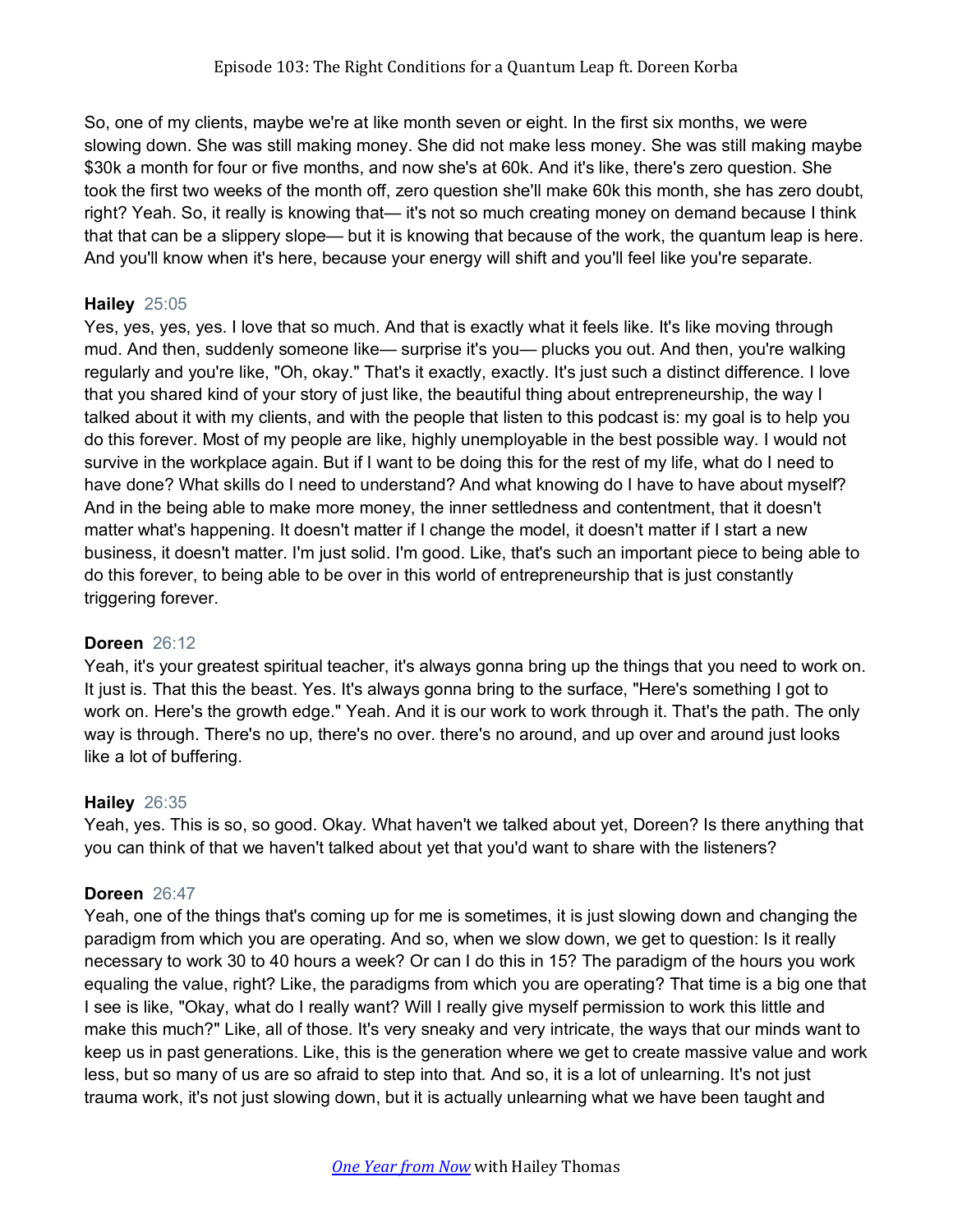deciding what we want to believe as our truth. And what's so interesting about this work is sometimes, you just don't know that you're in a paradigm, and that is my job. And that is your job as a business coach is like, sometimes you just don't know that you're in a paradigm and you literally walk out. Like, I think that the biggest thing my clients say is no circumstance in their life has changed, yet they feel like everything has changed. Yes, they've got new glasses on. Yeah. And that is like, the greatest feeling is because I don't want lots of things in your life to change, right? Like, that's not the point. The point is for you to have the capacity to see them differently. And so really, it is the paradigm shifting, that alone is necessary to grow businesses as women. We need to shift the paradigm as a working mother, I mean, all the things, everyone comes with their own.

# **Hailey** 28:39

Yeah, that's so good. I'm so glad you brought that up. One of the last questions for you. You talked about changing your business model, and this podcast is called One Year from Now. So, I'm curious. What vision do you have for your business? Let's say it is early spring of 2023. What do you see for you and your work?

# **Doreen** 28:57

Oh, this will be fun to listen back to. I see a— well, I will have a full practice because my clients all sign on for a year because I am not in the business of selling this as a quick fix. Yeah, I really love the deep connection and really being a partner with them as they navigate this work. So, my practice will be full and most of my clients will be coming to the end of their contracts with me, and they will be doing amazing things. And I will be in the process of publishing my book, and I will be speaking on stages all over to women about paradigm shifts, about this inner work that needs to happen in order to really go all the way. We all have the spark, right? Like, we all have the desire, but as humans we have a lot of limits. So, we need to work through those limits in order to be able to do what God wants us to do and go all the way. It's not so easy as, "Oh, I have a spark, that just means this path is going to be paved." Like, no, we're human. And so, I see the book either being out or being published, and speaking on stages and guest coaching in people's programs, and just doing this piece that I love so much.

# **Hailey** 30:12

So good. Doreen, where can people find you on the internet?

# **Doreen** 30:15

Well, I have a podcast as well that I'm very obsessed with. I absolutely love serving in that way. It's called Millionaire Mama's in the Making. So, you can find me on any platform there. And then on Instagram, I'm @coachkorba, and on Facebook, I'm at Doreen Korba, and then my website is CoachKorba.com.

# **Hailey** 30:34

Thank you so much for sharing that information and for just being here and sharing all that you did. We touch on this stuff in my mastermind and as I work with clients, but working with someone like Doreen, like, my work is more to be like, "Ooh, hey, you should probably talk to someone like Doreen." Like, when I spot the things, it's like, "Here's how to get regulated, so we can come down a little bit, and you should go talk to Doreen." So, I'm grateful that you came into alignment with doing this type of work so